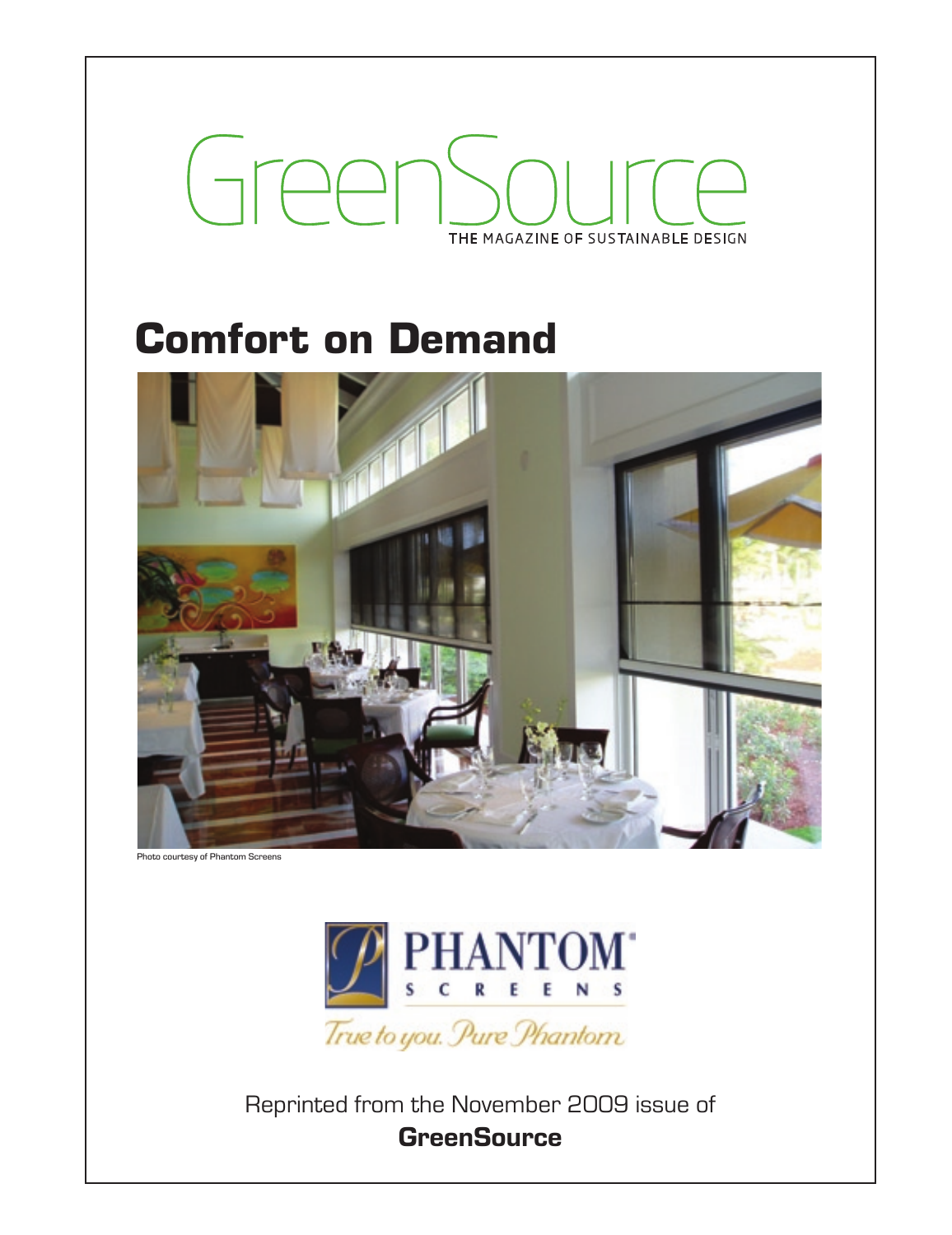Z

# **Comfort on Demand**

Retractable screens cut heat and glare, offer insect control, natural ventilation, and energy savings…and then disappear to restore unobstructed views.



Retractable screens help achieve thermal comfort and energy savings. (Photo courtesy of the Westin Resort & Spa, Whistler, BC.)

# Provided by Phantom Screens

With the move to more sustainable buildings,<br>architects are continually looking for cost-effective<br>in forectation design Ope ontion that's been used in Europe for architects are continually looking for cost-effective ways to achieve thermal comfort and energy savings in fenestration design. One option that's been used in Europe for

# **CONTINUING EDUCATION**

Use the learning objectives below to focus your study as you read **Comfort on Demand**. To earn one AIA/CES Learning Unit, including one hour of health safety welfare/ sustainable design (HSW/SD) credit, answer the questions on page 11, then follow the reporting instructions or go to

**ce.greensourcemag.com** and follow the reporting instructions.

# **Learning Objectives**

After reading this article, you should be able to:

- • Explain the daylighting potential of retractable screens
- • Compare the solar shading benefits of exterior- to interior-mounted screens
- Identify the design decisions that maximize the sustainability potential of retractable screens
- • Discuss approaches to integrating retractable screens into sustainable building design

decades and is now gaining acceptance in North America sits at the upper end of today's screen sophistication spectrum: retractable screens that are engineered to block from 40 to 100 percent of the sun's heat and damaging ultra violet (UV) rays — and then disappear when they're not needed.

> Used properly, retractable screens offer a solution to a myriad of issues in designing buildings with reduced carbon footprints and a greater connection with nature: they form part of a building's daylighting strategy to lower energy costs and increase occupant comfort while promoting natural ventilation, insect protection and enhanced privacy. Because of their functionality in all these areas, retractable screens are applicable to buildings that incorporate the principles of sustainability and human health and well being.

> Retractable screens are made from dimensionally stable synthetic mesh fabrics in a range of sizes geared to small and large windows as well as oversized openings. They are also available in various colors and levels of opaqueness, or openness, corresponding to the amount of light, control, and visibility required. Their versatility makes retractable screen systems sustainable solutions in commercial, health care, hospitality, educational and institutional environments.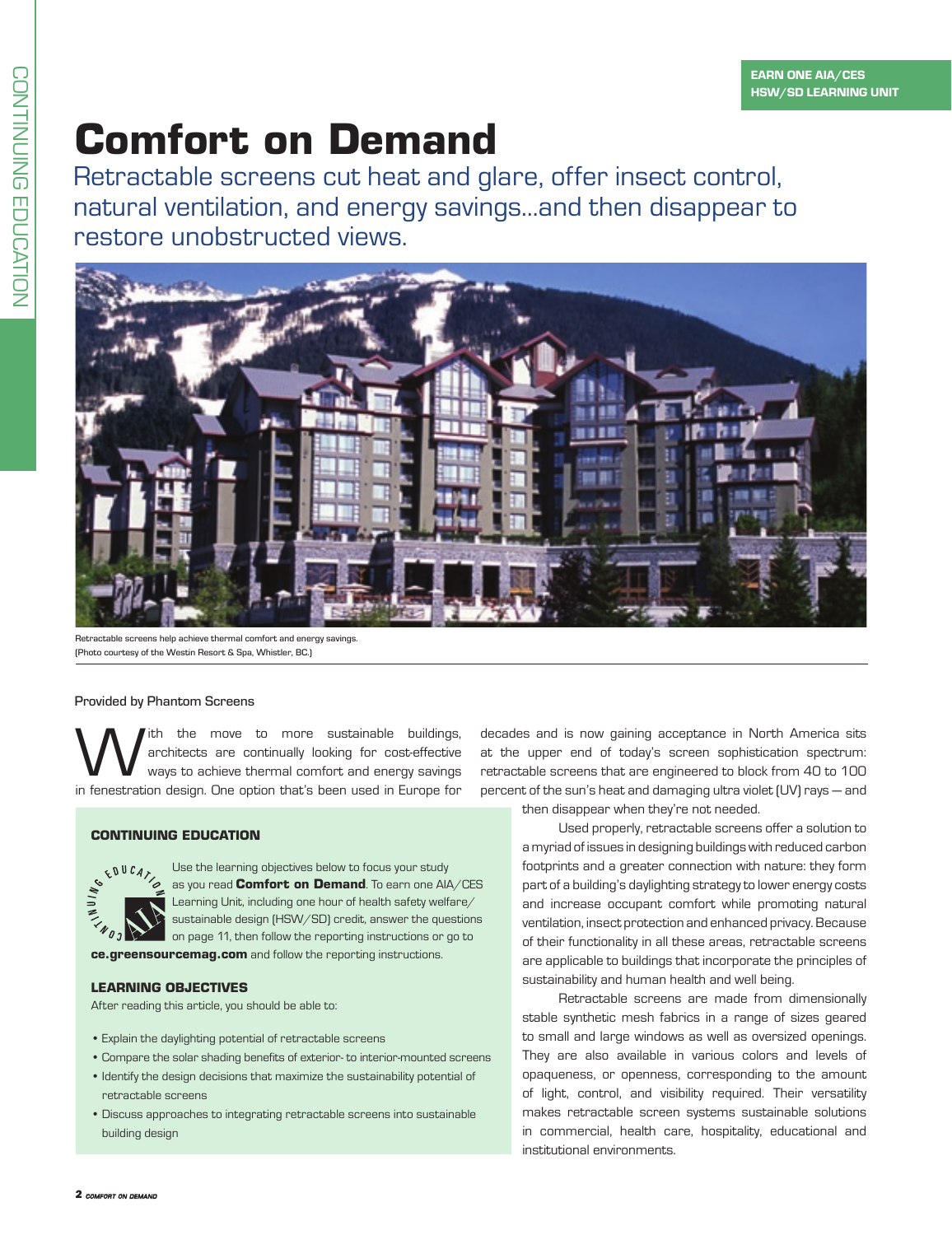This article will discuss retractable screens in terms of design considerations, energy savings potential and salutary effects on human health and welfare as well as their contribution to a daylighting strategy and the sustainability of their component parts.

# **The Basics of Retractable Screens**

Screens can be retracted manually or they can be motorized. Smaller manually operated screens can be good solutions in commercial projects where there is a need for insect protection. In the case of ventilating windows and egress doors, manually operated retractable screens can generally be used.

Retractable window screens should have a mesh retention system built into the vertical track so that mild winds will not blow the mesh out of the track. On a door, mesh retention systems are not as important as the horizontal track length is generally not as long; however, in areas of high wind this should be discussed with the manufacturer as door systems with options for mesh retention are available.

There are various retraction methods available now for manually operated insect screens:

- 1. constant tension coil springs which are typically constructed of steel and then coated with a waterproof lubricant to prevent rusting. The springs are enclosed for further protection from corroding particles. Stainless steel is also used but may not be as strong and durable.
- 2. counterbalance weight systems where the weight is used to selfretract; and
- 3. non-self retracting systems that need manual assistance; it will not retract on its own.

Motorized retractable screens, which should be certified to conform to UL Standard 325 for the US and certified to CSA Standard C22.2 No. 247 for Canada, offer sleek-cost-effective solutions to shading the glass facades of today's buildings. The mesh is held tightly into the track on both sides with a zipper system to prevent blowout. There should be a seal at the bottom of the slide bar when it's also being used for insect protection. There is often a brush system at the top for cleaning the mesh as it retracts onto the roller, and also to prevent bugs from entering at the top.

These screens operate vertically and instead of using tension springs, an electric motor is used usually drawing 120 Volts and up to 2.1 amps at full load. The radio frequency motors draw a nominal amount of energy when in stand-by.

The motor powers the screen up. For lowering, the motor releases the mesh at a controlled rate and a weighted slide bar attached to the end of the mesh gives the gravitational force necessary to pull the mesh down. It is not being forcibly driven down like a garage door.

### **Operating Systems for Solar Tracking**

Motorized retractable screens are typically operated through radio frequency remote. Controls can be as simple as a hand-held remote control or incorporated into a building automation system.



Manually retractable screens can be used in ventilating windows and egress doors. (Photo courtesy of Phantom Screens.)

If an automation system is selected, multiple screens can be made to operate independently of each other, or simultaneously in virtually any combination of groupings. Environmental sensors are available that automate the function of the screens with typical triggers being solar intensity and/or wind. This allows optimum performance based on environmental conditions vis a vis the building location and orientation.

A sun sensor is available that is equipped with a solar panel that recharges the batteries contained in the unit. It is about the size of a hockey puck and can be easily placed and moved around the building. Individual controls are available so that the building automation system settings can be over-ridden.

# **CONTROLLING LIGHT AND SOLAR HEAT GAIN**

Fenestration is an important and highly desired part of any building — but its role in a structure's heat gain needs to be clearly understood. Proper sizing, orientation and location of windows must all be carefully considered in controlling heat gain, but even so, other types of shading protection are often necessary. Interior shading devices like blinds or vertical louvers can provide glare control and they do provide immediate personal controls to regulate heat and light; however, interior blinds can interfere with furniture layouts and operations, attract dust and, unless mechanized, their performance will not maximize cooling load reduction. Preventing solar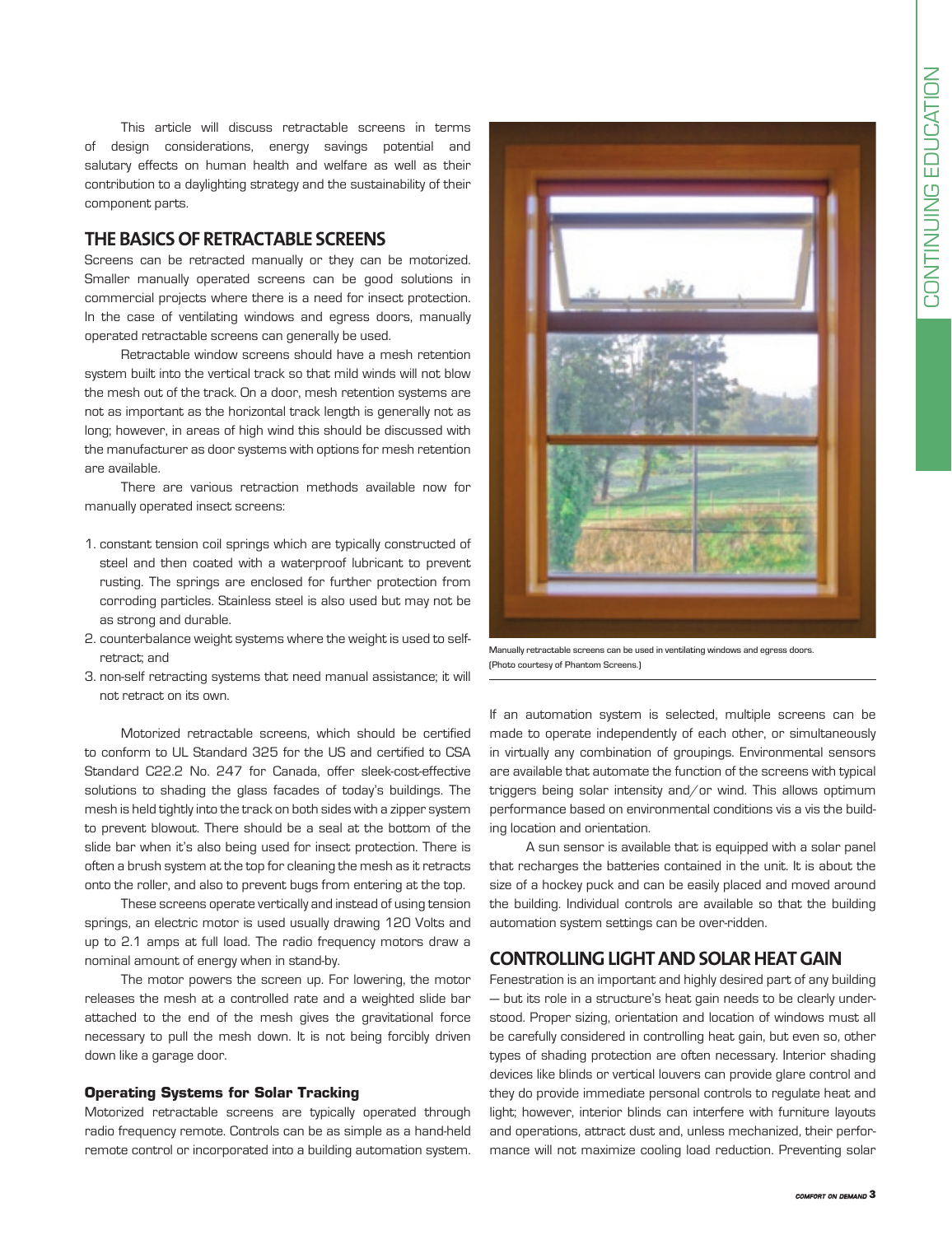heat gain from coming through the window in the first place by using an exterior mounted screen offers an alternative solution on many levels.

Exterior shade systems — including overhangs, louvers, light shelves, awnings, fins and screens — are considered to be more effective than interior systems in blocking solar heat gain. Because retractable screens and other external devices can be mounted on the window exterior, they absorb and dissipate the sun's heat and glare before it even reaches the glazing.

A study commissioned by the Professional Awning Manufacturers Association and conducted by the Center for Sustainable Building Research at University of Minnesota showed that stopping solar rays before they reach the room, at the exterior of the building, reduces the heat buildup between 65 percent and 77 percent. The U.S. Department of Housing and Urban Development calls any way that stops the sun before it gets through the glass "seven times as good at keeping the interior cool as blinds or curtains on the inside." While interior shades cut the intensity and heat of direct sunlight, even a light-colored interior shade reduces solar heat gain by about one-third to one-half of the incident solar energy, while an exterior shade can reduce 80 percent of the incident solar energy. ("Daylighting Design in Libraries," Edward T. Dean, AIA, 2005)

#### **Retractable Screens**

Fixed shading systems like overhangs perform well on south-facing windows, though they will not effectively block direct east or west sunlight that can cause large amounts of heat gain and glare particularly at the beginning and end of the work day. Dynamic systems such as retractable screens perform well on south-facing as well as on east- and west-facing windows. Reacting to changes in the sun's position, dynamic systems optimize the flow of heat

and light energy through the façade which, in turn, can contribute to reducing heat load and glare, and boosting natural daylight.

Screens may continue to have value during the winter months when they can protect carpets, drapes and furniture, and reduce wind chill on the window surface. According to the Web site of manufacturer Phifer Incorporated, the screens can provide as much as a 15 percent increase in the thermal performance of the window during colder months. This helps to reduce heat loss in the building interior. Early tests were conducted in general accordance with ASTM C236-66 in which a 15-mile-per-hour (24-kilometer-per-hour) dynamic wind was applied perpendicular to a plane of 1/4-inch thick clear glass at the exterior; natural convection conditions were applied to the interior of the glass. Results showed that a 0.00 psf pressure differential was maintained across the specimen to insure measurement of conductive thermal transmittance only. Under these conditions the thermal transmittance, or U value, showed a 15 percent improvement, indicating that the tight weave of the screen was effective

in reducing the wind chill factor on the glass surface to maintain warmer, more constant glass temperatures.

With automated systems, screens can be automatically lowered during winter nights to provide added insulation, or raised during summer nights to help cooling. In addition, allowing sun into the building when screens are retracted during the colder months can help harness the sun's radiant power when applicable.

According to architect d'Andre Willis, AIA, LEED AP, of HGA Architects in Milwaukee, the aim of a good daylighting strategy is to use natural light during the day so as to dim or entirely turn off banks of electric lights, while guarding against excessive heat gain and glare. "It's great to have a connection to the outdoors," Willis says. "But if it's not controlled, it can be tough on the people inside. It's important not to 'over' light a space."

*Dynamic systems such as retractable screens perform well on south-facing as well as on east- and west-facing windows.*

That was the situation faced by a Honda dealership in British Columbia. With 20-foot-high (6-meter-high) ceilings in a glass front south-facing showroom, glare and heat became considerable problems. To shade the interior and reduce glare and heat gain, externally-mounted, oversized motorized retractable screens were installed. Black mesh was used with an openness factor of 10 percent, and UV blockage of 90 percent. "The screens have made a huge difference in heat stoppage and glare reduction," says



Retractable screens help shade the showroom of a Honda dealership. (Photo courtesy of Phantom Screens.)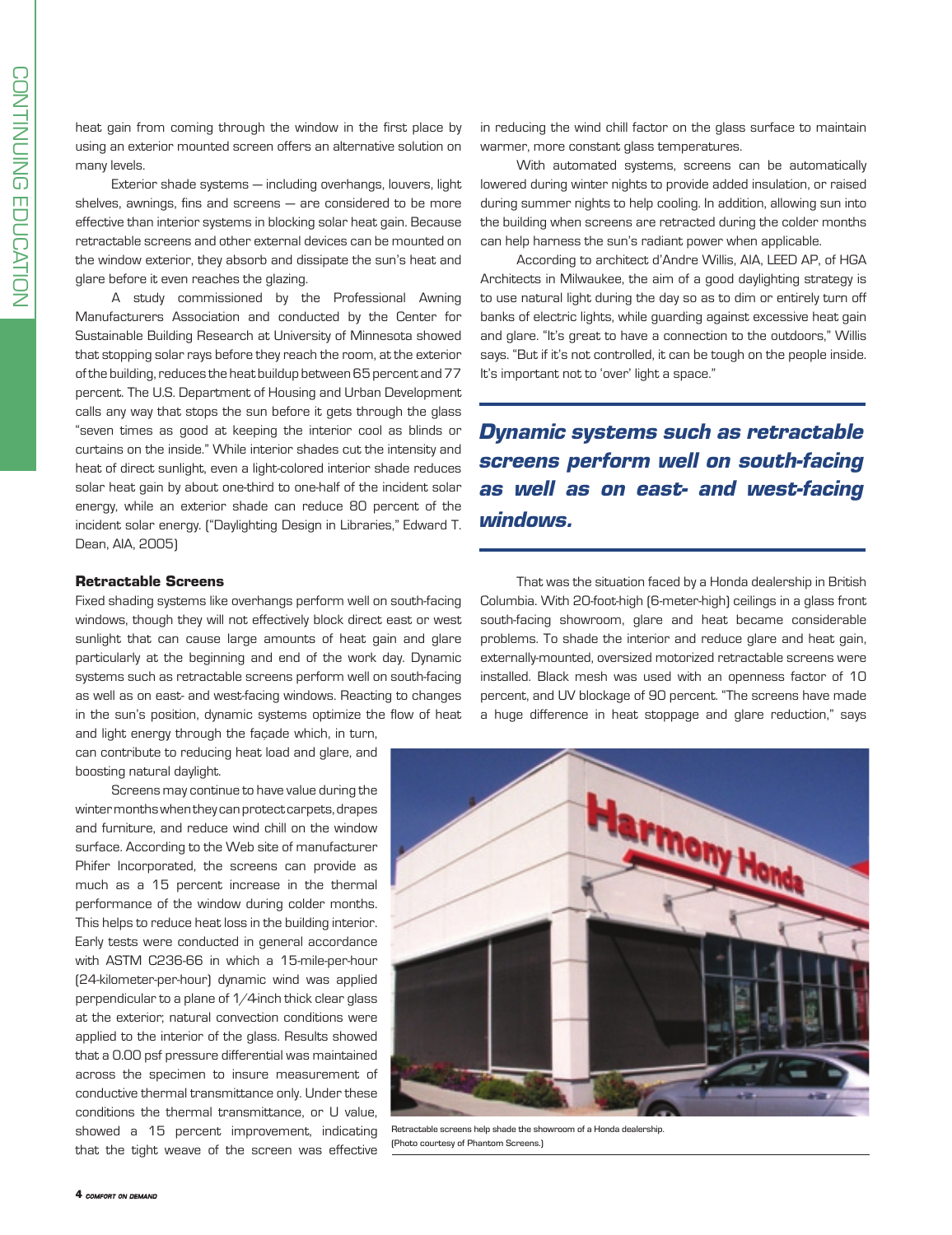

Automated retractable screens with sun and wind sensors deploy retractable screens to minimize solar heat gain at the Gordon Head Recreation Center. (Photo courtesy of Phantom Screens.)

Owner and General Manager, Manse Binkley. Binkley notes that the screens have been operating at the dealership for more than seven years without requiring mesh replacement or other repair. "The mesh is very durable, and there is no problem when it snows," he says. "We lubricate the channel about once a year to keep the screens operating smoothly. The screens have made a difference in the dealership."

The District of Saanich in Victoria, British Columbia, also faced a heat gain issue at the Gordon Head Recreation Center. The center's west-facing wall of windows allowed excess sun into the pool area on sunny afternoons resulting in an uncomfortable heat buildup inside. Retractable oversized power screens with 90 percent sun and UV blockage and a 10 percent openness factor were installed on six of the eight west windows. A completely automated system with a sun and wind sensor was also installed to monitor the amount of sunlight and deploy the screens prior to the sun hitting the west side walls and allowing the solar heat gain to occur. The sensor also retracts the screens during periods of excessive winds, a condition that the staff was having difficulty monitoring. "There is a noticeable difference in the temperature on the deck and an even bigger difference when the sun and wind sensors were installed," says John McKain, Building Service Worker ll Supervisor at the Gordon Head Recreation Center.

# **Sustainability and Other Design Considerations**

Retractable screens contribute to sustainability in a number of ways.

# **Lowering the Shading Coefficient**

Expressed as a decimal between 0 and 1, shading coefficient represents the percentage of solar heat gain that is transmitted through a shading system into a building, compared to that of a single pane of clear 1/8-inch (2.54-centimeter) glass. The lower the shading coefficient, the lower the heat gain through the material, and thus the better the solar control performance. A typical low-E glass would have a shading coefficient in the area of .3.

A black screen mounted externally that has a 25 percent openness factor will deliver similar solar heat gain coefficient results to an oyster/beige screen mounted internally that has a 5 percent openness factor. The advantage is that the black exterior screen will be much easier to see through and it will also absorb glare, whereas the light colored interior screen will produce glare.

Architects can consult manufacturers for information about how screens improve the shading coefficient of clear and heat absorbing glass as well as information on optical properties of products. (Refer to figures 1 and 2 on the following page.)

# **Visibility and Views**

Retractable screens have differing levels of opaqueness, or openness. The openness factor refers to the density of the weave, and is the percentage of open area to the total area of the fabric. The higher the screen's openness factor, the clearer the outward view and the better its ventilation potential — but the more solar heat and glare it will transmit. Conversely, lower openness screens block more UV rays, but the view or ventilation won't be as good. As view quality increases, UV ray blockage decreases. A screen with a 25 percent openness factor, for example, may offer a superior view, but block only 75 percent of the UV rays, while a screen with an openness factor of 5 percent will block 95 percent of UV rays or more, but the view won't be as clear.

In windy areas, unless there is a solid structure behind the screen, it is advisable to select a more open mesh that allows the breeze to travel through it, reducing the chance of excessive tension on the screens.

# **Sustainability Benefits of Retractable Screens**

Retractable screens contribute to a sustainable building in several ways.

# **Improved Daylighting**

By reducing glare and heat gain, manually and motorized retractable screens add to a building's daylighting strategy. Retractable screens can easily be used only when they are needed so daylight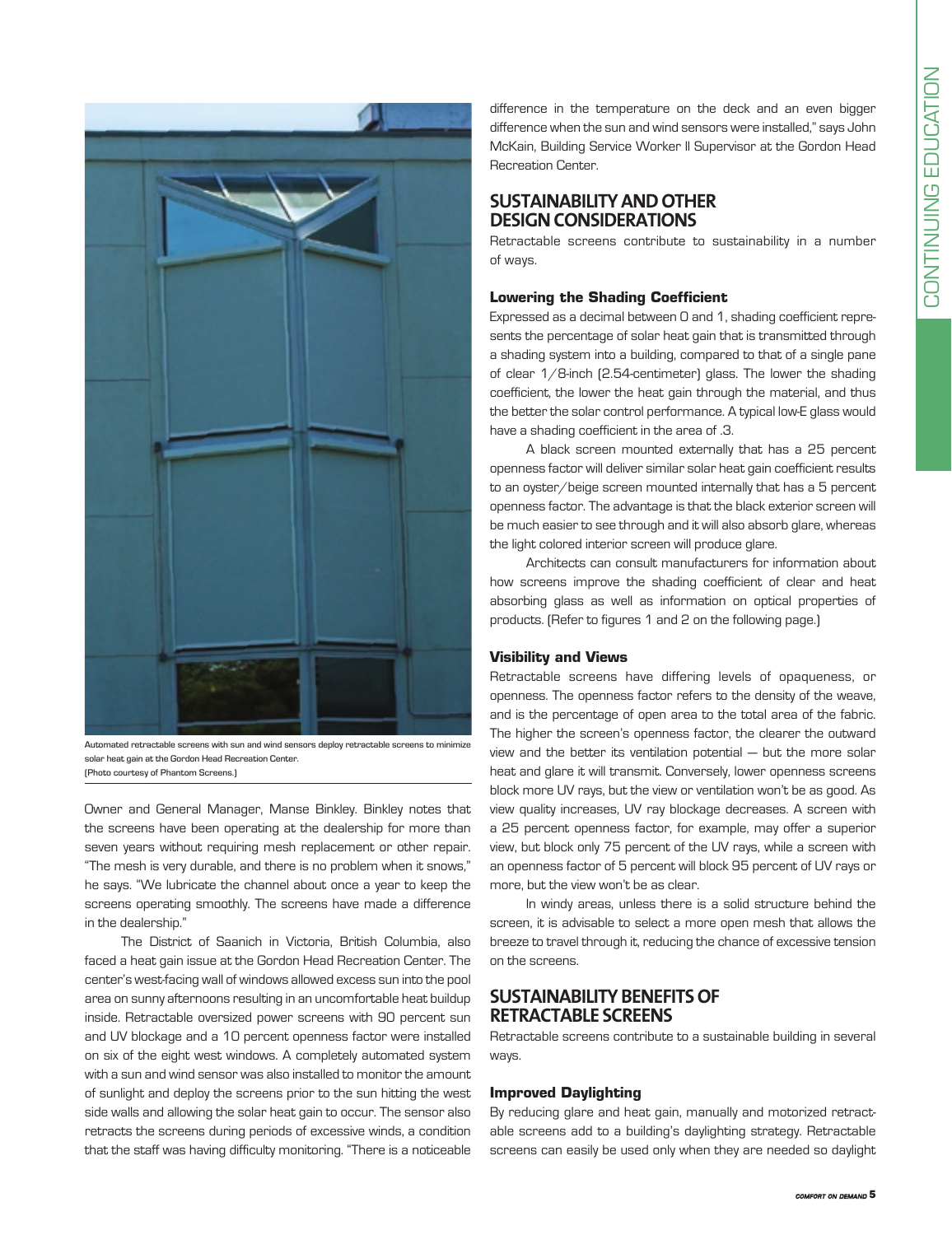Figure 1 is typical of the level of information architects can expect from manufacturers. As can be seen here, the addition of a retractable screen can offer considerable improvement in shading coefficient of the window unit when applied in conjunction with insulating glass.

#### Figure 1 Figure 2

# **Solar Heat Control Properties of Mesh with 25% Openness**

(based on external installation and thirty-degree profile angle)

| <b>SOLAR OPTICAL</b><br><b>PROPERTIES</b> |           |                |           | <b>SHADING COEFFICIENT W/</b><br><b>INSULATING</b><br><b>SINGLE</b> |          |       |  |          |                 |      |
|-------------------------------------------|-----------|----------------|-----------|---------------------------------------------------------------------|----------|-------|--|----------|-----------------|------|
| <b>MESH</b><br><b>COLOR</b>               | <b>TS</b> | <b>RS</b>      | <b>AS</b> | $1/8$ CL                                                            | $1/4$ CL | 1/4HA |  | $1/2$ CL | 1 <sub>CL</sub> | 1 HA |
| Brown                                     | 22        | 5              | 73        | 0.31                                                                | 0.31     | 0.29  |  | 0.26     | 0.26            | 0.23 |
| Black                                     | 24        | $\overline{4}$ | 72        | 0.33                                                                | 0.33     | 0.28  |  | 0.28     | 0.27            | 0.24 |
| Grey                                      | 26        | 24             | 50        | 0.33                                                                | 0.32     | 0.28  |  | 0.28     | 0.27            | 0.24 |
| <b>Stucco</b>                             | 35        | 34             | 31        | 0.4                                                                 | 0.39     | 0.36  |  | 0.42     | 0.37            | 0.31 |
| Beige                                     | 29        | 31             | 41        | 0.34                                                                | 0.33     | 0.31  |  | 0.29     | 0.286           | 0.25 |

Data based on performance evaluations conducted by Matrix, Inc. (Mesa, AZ) The solar optical properties are used to calculate the shading coefficient.

 $1/2$  CL =  $1/2$ " clear glass 1 CL = 1" clear glass 1 HA = 1" heat absorbing glass

#### NOTE:

TS (solar transmittance) is percentage of heat passing through mesh. RS (solar reflectance) is percentage of solar heat being reflected.

AS (solar absorption) is percentage of solar heat absorbed by screen.

*Courtesy of Phifer Incorporated.*

can be maximized, which offers significant payoffs in energy efficiency via less artificial lighting and less air conditioning to counteract the electric lighting load; as well as in improving human performance and well being. This is also true for motorized retractable screens being used on the exterior for solar control — the user has the ability to control daylight.

According to the U.S. Department of Energy's Federal Energy Management Program, daylighting can significantly cut lighting energy use for building interiors, by as much as 75 to 80 percent, depending on the application. Daylighting is also known to have a salutary effect on a wide range of human activities. Studies by the Heschong Mahone Group have shown students increase their test scores in daylighted classrooms, sales increase in daylighted retail stores, and productivity increases for office workers.

In her paper "Investing In People: The Social Benefits of Sustainable Design," Judith Heerwagen Ph.D., Principal, J.H. Heerwagen & Associates based in Seattle, finds buildings that incorporate a connection to nature and natural sunlight improve occupants' wellbeing, stress levels, cognitive performance, and satisfaction with life and work.

So important is daylighting that it is now either required or encouraged in certain instances by a host of national and state organizations including California's Title 24 energy code, the Oregon Energy Code, LEED-NC v.3, Northeast Collaborative for High Performance Schools, ASHRAE and countless other organizations. The latest generation of codes such as International Energy Conservation Code 2009 and Title 24, ASHRAE 90.1-2010 and ASHRAE 189.1 are beginning to require daylighting control — an area where retractable motorized screens can form part of the solution.



California Title 24 energy regulations were updated in 2008 with new building energy efficiency standards that require day-lit areas near windows for some types of buildings, and expand the definition of daylit area and the requirements for daylighting controls and sensor requirements to include smaller buildings. Retractable screens may have applicability here (see Section 131).

In 2008, the American Institute of Architects (AIA) launched its "Walk the Walk," campaign to educate, promote and encourage sustainable design among consumers, business owners and architects. A key part of this multifaceted program is 50 to 50, a resource to assist architects move toward AIA's goal of a minimum 50 percent reduction of fossil fuel consumption in buildings by 2010 and carbon neutrality by 2030. Retractable screens have applicability in the following 50 to 50 categories:

- Daylighting
- Efficient Artificial and Site Lighting
- Natural Ventilation
- Open Active, Daylit Spaces
- Smart Controls
- Sunshading
- Windows and Openings

Retractable screens offer solutions in several of the LEED-NC v3 categories. Reducing energy consumption and related carbon emissions is the most important criteria within the USGBC LEED rating systems, and the Optimization of Energy Performance category (EA Credit 1) is the highest single area for achieving LEED points on a project. Credits are earned for reducing energy use —

KEY: TS = solar transmittance RS = solar reflectance AS = solar absorption

 $1/8$  CL =  $1/8$ " clear glass  $1/4$  CL =  $1/4$ " clear glass  $1/4$  HA =  $1/4$ " heat absorbing glass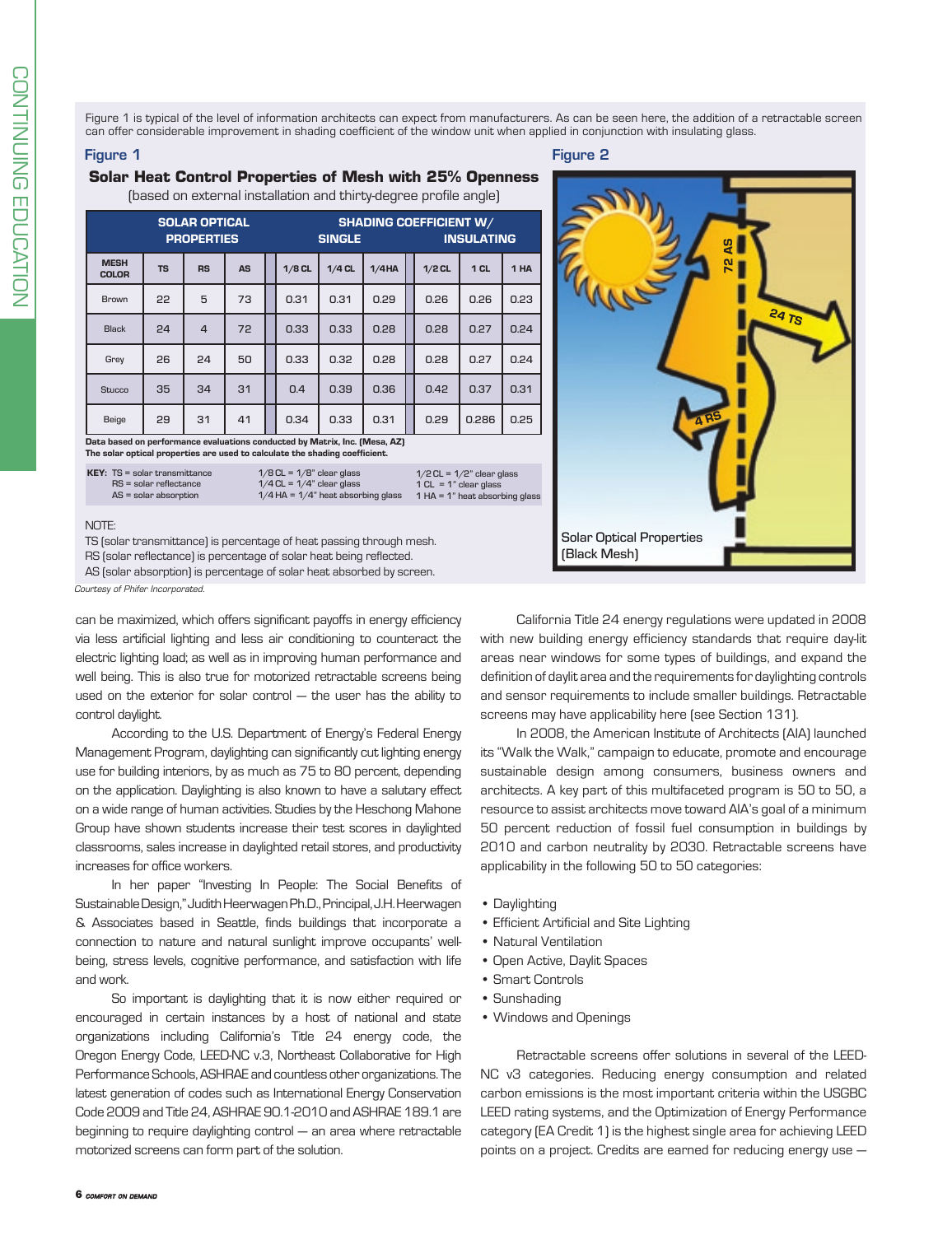# **Motorized, Retractable Screens: LEED Potential**

Motorized retractable screens have the potential to contribute to LEED v3 credits in New Construction in the following areas:

#### Energy and Atmosphere

EA Credit 1 - Optimize energy performance

# Indoor Environmental Air Quality

IEQ Credit 2: Increased Ventilation IEQ Credit 4.2 Low-Emitting Materials: Paints and Coatings IEQ Credit 6.2: Controllability of Systems — Thermal Comfort IEQ Credit 7.1: Thermal Comfort — Design IEQ Credit 8.1 Daylight and Views — Daylight IEQ Credit 8.2 Daylight and Views — Views

and with their ability to reduce daytime glare and the amount of air conditioning required to cool building interiors, retractable screens offer potential to contribute to LEED credits in several areas.

### **Saving Space by Maximizing the Natural Environment**

Blending indoor and outdoor spaces to create multi-purpose areas is emerging as a trend in commercial design projects. The prospect has applicability to a wide range of commercial situations, from hospital visiting and health care patient areas to restaurant patios, indoor pools, and the like. For virtually any owner that can envision extending working, recreational, dining or entertaining spaces, design professionals can make outdoor spaces more livable through the use of retractable screens to creating outdoor 'rooms' that afford airflow without insects.



Retractable screens provide natural ventilation and insect protection to diners. (Photo courtesy of Phantom Screens.)

These outdoor rooms can be fine-tuned for sun and privacy control with different kinds of mesh. Moreover, the improved use of existing spaces reduces the need for additional square footage and associated expenditure of resources, both natural and financial.

Retractable screens may also be a good solution to meeting the requirements of Section 6-202.15 of the U.S. FDA Food Code., which stipulates that outer openings of a food establishment must be protected against entry by insects and rodents. Retractable screens resolve the issue of what to do with the fixed screens when they're not needed during the off season.

#### **Reducing Glare**

Glare in interior environments, particularly office situations, is a growing problem and a leading cause of eyestrain and other vision difficulties. It stems from over illumination from lamps, overhead lights, and particularly sunlight that reflects onto computer screens, "washing out" the screen image and forcing the eye muscles to strain constantly in an effort to refocus and regain clarity. Upper neck and head muscles are taxed as well as tilting the head and neck to seek better views from different angles is prevalent among computer operators.

Windows are a major source of glare in many buildings, though a proper daylighting strategy can offer significant glare reduction. In swimming pool environments, glare is a perpetual problem, and one of the chief obstacles to a safe swimming environment. If left uncontrolled, glare can pose serious safety issues as it interferes with lifeguards' ability to see beneath the surface of the water, impairs their concentration and causes fatigue. The Gordon Head Recreation Center's McKain found that retractable screens helped solve the glare problem for his lifeguards.

"Something that we weren't expecting was in the evening when the sun is setting the lifeguards were having great difficulty seeing across the deck because of the glare off the water," he says. "The screens have made a huge difference and have greatly increased the safety of the patrons."

#### **The Benefit of Views and Natural Ventilation**

The fact that retractable screens afford views to the outside even when drawn, and restore unobstructed views when not needed is no small advantage. More than just a pleasantry, views of nature have been shown to affect human health and well being. That humans deeply respond to and benefit from contact with nature is espoused by Harvard biologist Edward O. Wilson in his 1984 book, Biophilia: The Human Bond with Other Species. Biophilia is defined as "the connections that human beings subconsciously seek with the rest of life." For the built environment, biophilia translates to design features like natural ventilation and opportunities to interact with nature both physically and visually.

In health care facilities, such as hospital visiting areas and patient areas, views of nature were determined to be health affirming and confer significant benefits on ill patients. According to Roger Ulrich, professor and director of the Center for Health Systems and Design at Texas A&M's College of Architecture, the idea that nature offers benefits to ill people is centuries old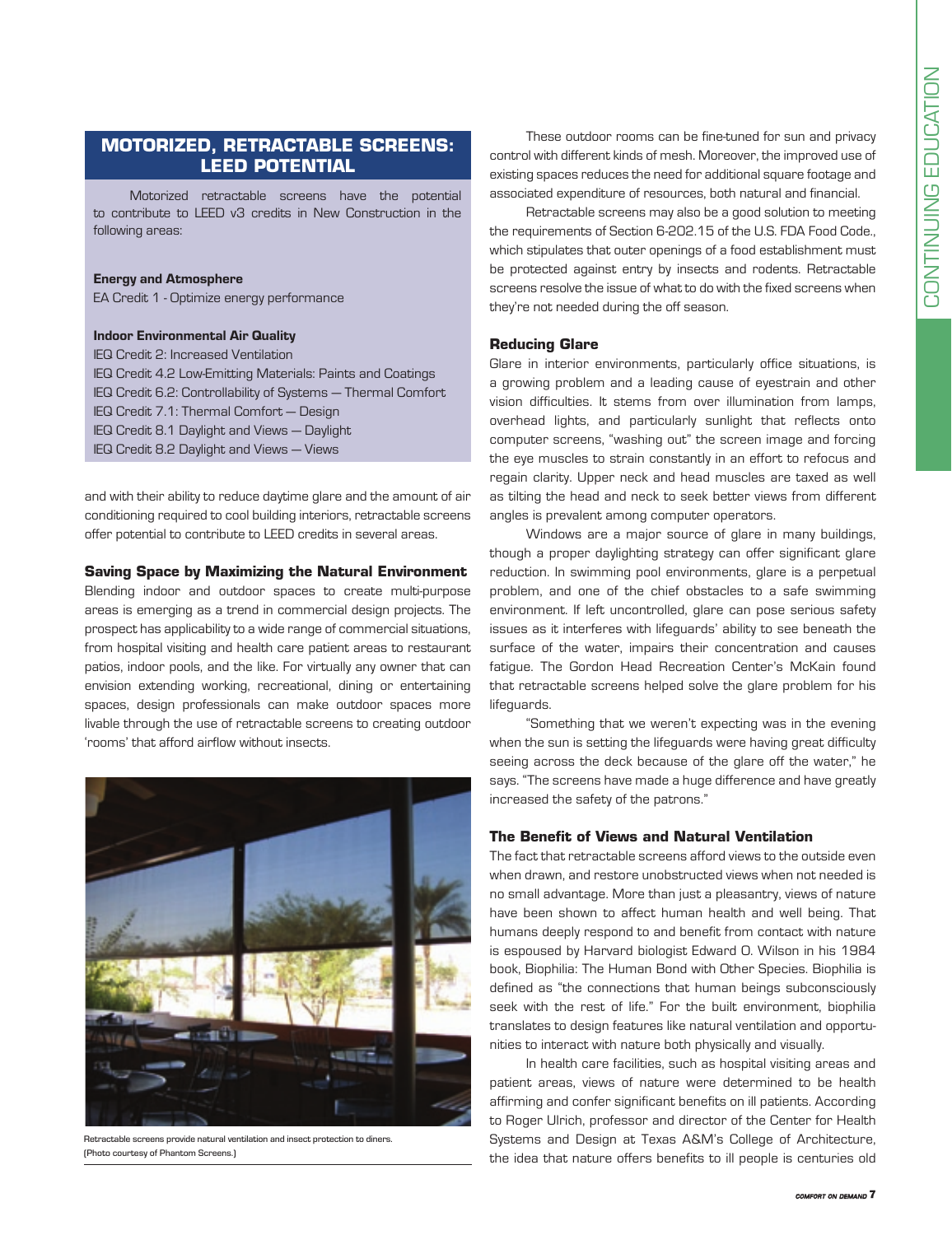

Retractable screens helped minimize glare and make a safer swimming environment at Gordon Head Recreation Center. (Photo courtesy of Phantom Screens.)

and widely held in all cultures. Among the advantages that views of nature and gardens can have are lower stress and anxiety in patients, visitors and staff as well as reduced depression and better quality of life for chronically ill patients, and even reduced pain in patients.

Ulrich notes garden-like scenes can reduce pain as indicated both by patients' perceived pain and requests for painrelieving medications. According to Ulrich, studies have shown that patients in hospital rooms with morning sunshine need pain medication about 23 percent less than patients in rooms with dull, shadowy afternoon light. In his research on 46 hospital charts of gallbladder-surgery patients, where half the patients received rooms with a window looking to a small grove of trees, and the other half a brick wall, Ulrich found a significant difference in outcome. Those with the views of trees went home sooner, were less upset, had fewer complications, and required less pain medication.

As efforts are made to create non institutional health care environments, patient rooms, in particular, are being designed to connect with the outside world. Operable windows and screens that offer insect and glare protection — and then retract to restore unobstructed views — can be part of that scenario.

Greg Mare, AIA, Principal at Anshen + Allen, an international architectural practice in healthcare design, finds a growing acceptance of exterior screens to afford insect protection and ventilation. "On every project we have a discussion about screens. Some clients need to have evidence of engineering scenarios, particularly that the operable windows won't upset the HVAC balance. And in every example, and in our own engineering research, integration of operable windows with the HVAC system has not been an issue," says Mare, who reports that feedback from patients and their families has been overwhelmingly positive. "They appreciate the opportunity to have fresh air." Retractable screens could also have the added benefits of less dust and maintenance for clean environments.

Mark Perepelitza, AIA, LEED AP, an associate partner at ZGF in Portland, also notes a gradual trend toward more operable windows as architects try to design increasingly sustainable buildings. "As operable windows are more accepted to provide natural ventilation, in some parts of the country retractable screens will be part of the equation to protect from insects, especially for building types such as hotels and condominiums," says Perepelitza, who also notes screens' role in reducing solar heat gain and glare.

#### **Insect Protection for a Healthy Environment**

In addition to their annoyance factor, insects can pose health challenges. Mosquito-borne diseases are among the world's leading causes of illness and death today. The World Health Organization estimates that more than 300 million clinical cases each year are attributable to mosquito-borne illnesses. The Centers for Disease Control (CDC) says that the West Nile virus

first appeared in North American in 1999 and has since been reported throughout Canada, Mexico, the Caribbean and Central America, and in all U.S. states except Hawaii, Alaska, and Oregon.

According to the Maryland Department of Agriculture, vectors of all major mosquito-borne disease continue to thrive in the United States and with the decline of vector control programs, mosquito-borne diseases are a growing threat throughout the Americas. The department further states that for the first time in



Retractable screens used in conjunction with a folding wall system keep diners comfortable. (Photo courtesy of Phantom Screens.)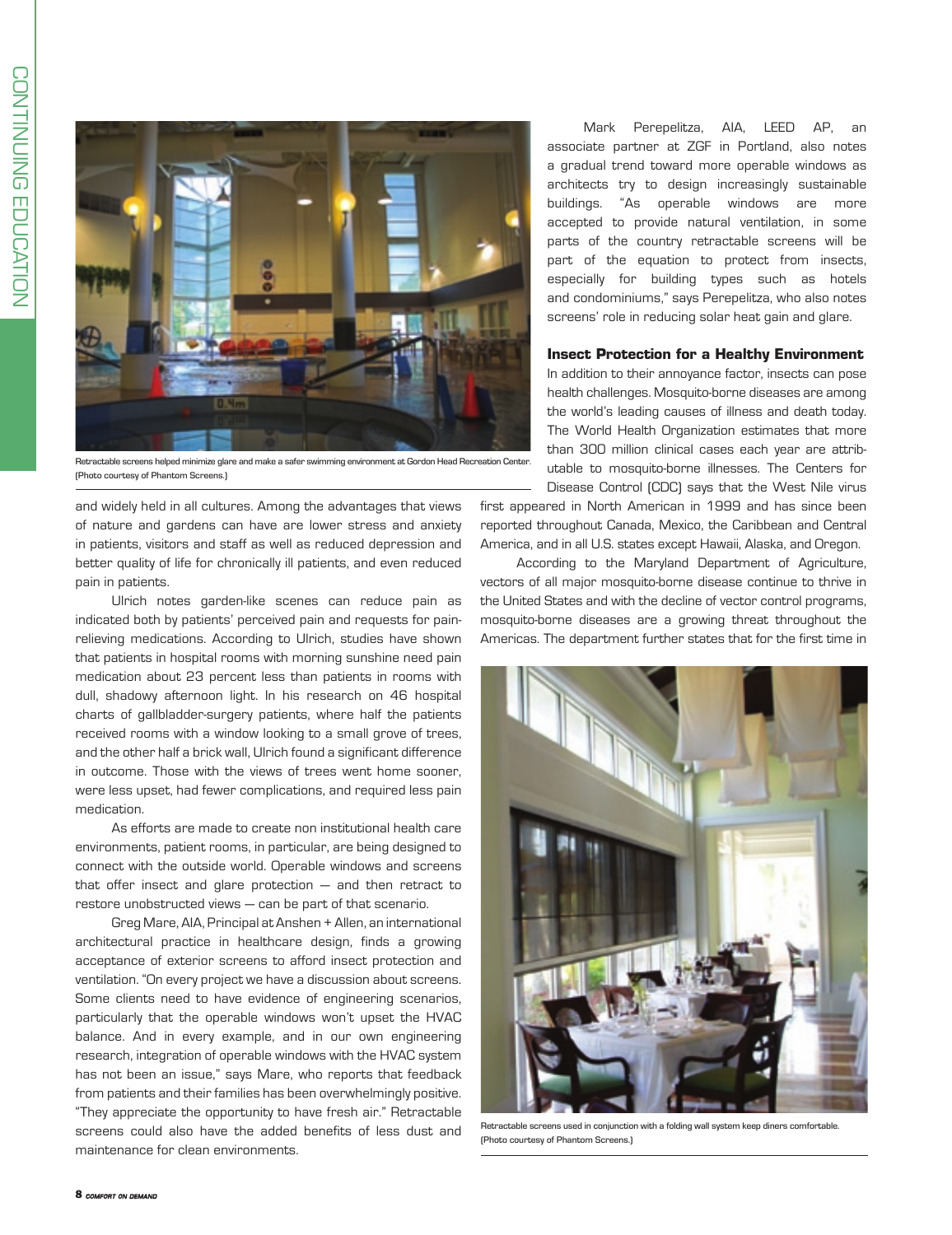nearly 50 years, endemic cases of dengue fever and malaria are in the United States. The CDC identifies properly installed screens in good repair as one way to address the mosquito problem.

Insect screens can dramatically impact the look of the building facade — especially if wickets are used in order to access window handles. All types of screens will prevent insects from entering so the reason for specifying a retractable screen versus a fixed screen stems from other benefits: clean aesthetics and maximizing daylight when not in use. With their simple clean lines, retractable screens have a more pleasing, uniform appearance than fixed screens that permanently darken glazing.

# **Component Parts**

Architects interested in specifying sustainable materials should have an understanding of the component parts of retractable screens.

## **Mesh and Durability**

Most motorized retractable screens are made of either high-strength fiberglass or polyester yarn that is interlocked, heat-treated for secure bonding and coated with a vinyl compound that has been engineered for durability, fire and fade resistance, soiling and general wear and tear. When PVC coated fiberglass is woven together, it creates a material with high tensile strength, high heat resistance; inherent flame resistance; dimensional stability; chemical resistance; and low moisture absorption. Fiberglass yarns are manufactured from natural minerals, including quartz, sand, soda and lime, which are non-toxic. The strength of both polyester and fiberglass mesh adds to the durability of the product and thus its sustainability.

Mesh products undergo weatherization tests (TMS-TM-003) for colorfastness. The test is used to determine the change in color (fading) when exposed to various weathering conditions such as heat, rain and humidity. The standard for the industry is 1200 QUV hours. The change in color is evaluated according to the American Association of Textile Chemists and Colorists according to a chart with degrees of shading in gray (gray scale); 1 is the most dramatic change and 5 rated as no

change. Architects should note that 4 is a slight change and is the value assigned to many sun control products.

A few maintenance procedures are worth noting. Though mesh does not absorb water, rain may adhere to it. The brush system hidden near the roller will eliminate some moisture but consideration should be given to drainage if a recessed cavity is designed. Although agents are added to the vinyl formulation to resist the growth of mold and mildew, some environments are more conducive to mildew growth than others. For instance, a rolled up, wet shade in the humid Florida climate would probably be more prone to mildew growth than a shade in Phoenix, Arizona. Usually the origin of the mildew is from a source of contamination that offers a breeding ground for the organism; it can be removed by washing the screens with a mild dish detergent and warm water solution.

## **Choosing Material That is Recyclable and Non-Toxic**

Typically the exposed hardware — including housing, slidebars and tracks — of retractable screens — is constructed of extruded aluminum which is generally powder coated in various colors. Unlike liquid paint, a powder coating does not require a solvent and so emits zero or near zero volatile organic compounds, which have a range of health consequences. Powder coatings also result in thicker coatings without runs or sagging, and because the overspray can be recycled, achieving nearly 100 percent use of the coating is possible.

Aluminum is light, strong, durable, noncorrosive, low maintenance and one of the most abundant elements in the earth's crust. While aluminum consumes more energy than most building products during manufacturing, its end use products result in some of the most energy-efficient available.

# **Maintaining Retractable Screens FOR INCREASED LONGEVITY**

While retractable screens are typically a low maintenance product, some issues are worth noting to ensure longer product life. Screens should be retracted into protective storage housings



25% Openness Factor Fabric with mesh count of 17 x 14

Mesh comes in various weaves and openness factors. (Photos courtesy of Phifer Incorporated.)



Fabric with mesh count of 57 x 16



Typical Insect Mesh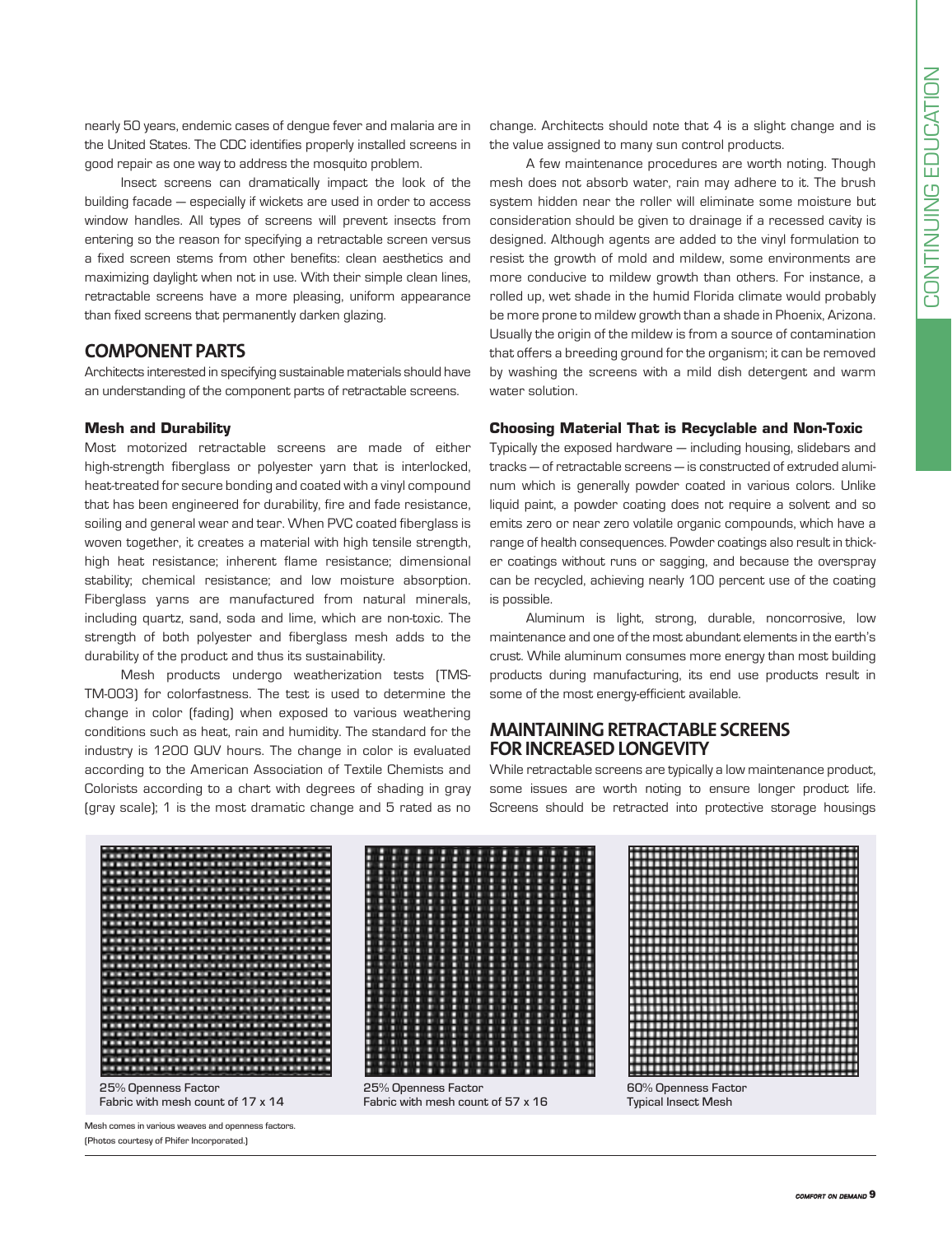Z

.

when not in use. Objects left under a motorized unit can prevent the unit from lowering. Should this occur, the slide bar should be lifted manually, the obstacle removed, and the slide bar lowered. Interruption of power will not erase the memory of the control program.

Tracks should be kept free of dirt and debris which may cause the screen to perform poorly; they should be periodically cleaned and lubricated. Mesh fabric, housing tracks and slide bar can be cleaned with water and a soft brush but not with a pressure washer. A mild detergent can be used, but not chemicals.

Motorized units should be retracted in winds in excess of 25 miles per hour (40 kilometers per hour) as the wind load may affect the ability of the unit to extend or retract. The screens should never be used solely for the purpose of a wind break. Neither should snow or ice be allowed to accumulate on the fabric or tracks. The motorized screens should not be used in temperatures under 14 degrees F. (-10C), although they can be operated infrequently at -4 degrees F (-15C).

# **SPECIFYING EARLY FOR MAXIMUM EFFICIENCY**

With the realization that controlling the levels of light and heat entering a building can reduce operating costs, make buildings more comfortable, and occupants more productive, a building façade is more than an aesthetic solution and should be approached in a more holistic way.

The benefits of specifying automated solar shading from the design stage are clear. Motorized retractable screens are an engineered product that should be considered early on so that components can be integrated into the structure. For new construction, the roller and motor assembly, and often the track

as well, can be recessed into the building design so that they become invisible. Dimensions of the cavity must be specified by the manufacturer but range from 4 inches (10 centimeters) to 6 ½ inches (16 centimeters) deep by 6 ½ inches (16 centimeters) to 10 inches (25 centimeters) high in order to hide the roller assembly and bottom slide bar. An access panel must be provided for the full width of the unit in order to service the motor and screen.

# **ASustainable Option**

.

As architects continually move to design buildings with reduced carbon footprints and greater connection with the environment, the ability to maximize effective daylighting, natural ventilation and views to the outdoors will all assume increasing significance. Because of their functionality in all these areas, retractable screens will be viable options across all building types to contribute to architecture that reflects the principles of sustainability and human health and well being.

See Quiz on the Next Page  $\overline{\phantom{a}}$  or  $\overline{\phantom{a}}$ Take the Quiz Free Online



(Photo courtesy of Phantom Screens.)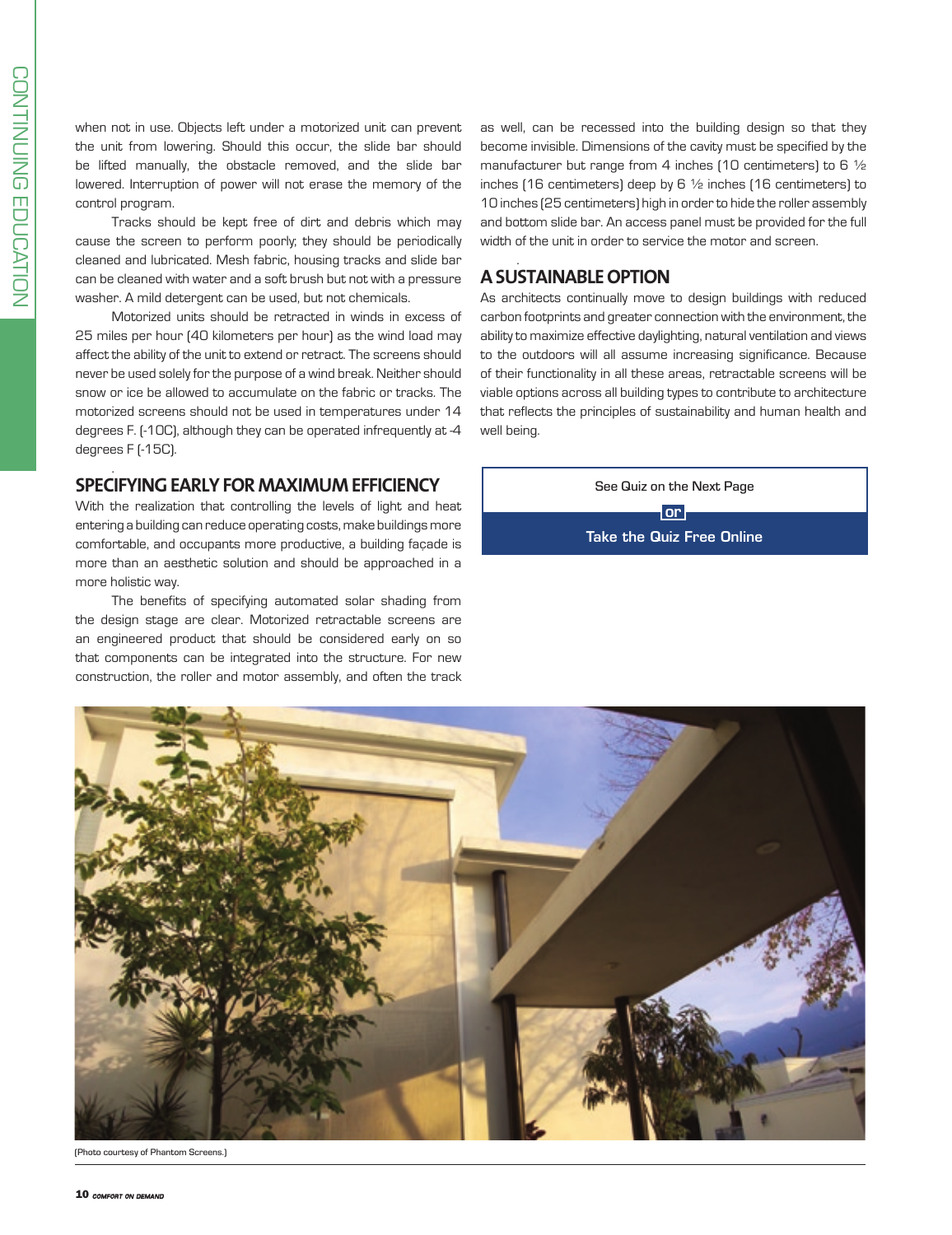#### This article also appears online at ce.greensourcemag.com

| Program title: "Comfort on Demand" [11/09]. AIA/CES Credit: This article will earn you one AIA/CES LU hour of health, safety, and welfare/sustainable design<br>(HSW/SD) credit. [Valid for credit through November 2011]. Directions: Refer to the Learning Objectives for this program. Select one answer for each question<br>in the exam and fill in the box by the appropriate letter. A minimum score of 80% is required to earn credit. To take this test online and avoid handling charge,<br>go to ce.greensourcemag.com |                |                                                                                 |                 |                |                                                                          |  |
|-----------------------------------------------------------------------------------------------------------------------------------------------------------------------------------------------------------------------------------------------------------------------------------------------------------------------------------------------------------------------------------------------------------------------------------------------------------------------------------------------------------------------------------|----------------|---------------------------------------------------------------------------------|-----------------|----------------|--------------------------------------------------------------------------|--|
| $\mathbf{1}$ .                                                                                                                                                                                                                                                                                                                                                                                                                                                                                                                    |                | In terms of blocking solar heat gain, how do exterior shade systems compare     | 6.              |                | Most motorized retractable screens are made of:                          |  |
|                                                                                                                                                                                                                                                                                                                                                                                                                                                                                                                                   |                | to interior systems?                                                            | ❏               | a.             | wire                                                                     |  |
| ⊔                                                                                                                                                                                                                                                                                                                                                                                                                                                                                                                                 | a.             | they are more effective                                                         | ❏               | b.             | wire or fiberglass                                                       |  |
| ❏                                                                                                                                                                                                                                                                                                                                                                                                                                                                                                                                 | b.             | they are less effective                                                         | ❏               | c.             | fiberglass or polyester yarn                                             |  |
| ❏                                                                                                                                                                                                                                                                                                                                                                                                                                                                                                                                 | c.             | they are equal                                                                  | ❏               | d.             | fiberglass                                                               |  |
| ❏                                                                                                                                                                                                                                                                                                                                                                                                                                                                                                                                 | d.             | the difference is negligible                                                    |                 |                |                                                                          |  |
|                                                                                                                                                                                                                                                                                                                                                                                                                                                                                                                                   |                |                                                                                 | 7.              |                | Mesh products undergo weatherization tests (TMS-TM-003) for:             |  |
| 2.                                                                                                                                                                                                                                                                                                                                                                                                                                                                                                                                |                | During colder months what effect do screens have on the thermal                 | ❏               | a.             | durability                                                               |  |
|                                                                                                                                                                                                                                                                                                                                                                                                                                                                                                                                   |                | performance of the window?                                                      | ❏               | $b$ .          | colorfastness                                                            |  |
| ❏                                                                                                                                                                                                                                                                                                                                                                                                                                                                                                                                 | a.             | a 50 percent increase                                                           | ❏               | c.             | moisture absorption                                                      |  |
| ❏                                                                                                                                                                                                                                                                                                                                                                                                                                                                                                                                 | b.             | a 25 percent decrease                                                           | □               | d.             | heat resistance                                                          |  |
| ❏                                                                                                                                                                                                                                                                                                                                                                                                                                                                                                                                 | c.             | a 15 percent increase                                                           |                 |                |                                                                          |  |
| ❏                                                                                                                                                                                                                                                                                                                                                                                                                                                                                                                                 | d.             | no effect.                                                                      | 8.              |                | Unlike liquid paint, a powder coating does not require a solvent and so: |  |
|                                                                                                                                                                                                                                                                                                                                                                                                                                                                                                                                   |                |                                                                                 | ❏               | a.             | emits substantial volatile organic compounds                             |  |
| З.                                                                                                                                                                                                                                                                                                                                                                                                                                                                                                                                |                | A black exterior screen will produce glare, and a light-colored interior screen | ❏               | $b$ .          | emits zero or near zero volatile organic compounds                       |  |
|                                                                                                                                                                                                                                                                                                                                                                                                                                                                                                                                   |                | will absorb glare. True or false?                                               | □               | C.             | results in thinner coatings                                              |  |
| ⊔                                                                                                                                                                                                                                                                                                                                                                                                                                                                                                                                 | a.             | True                                                                            | ❏               | d.             | has no overspray                                                         |  |
| ❏                                                                                                                                                                                                                                                                                                                                                                                                                                                                                                                                 | b.             | False                                                                           |                 |                |                                                                          |  |
|                                                                                                                                                                                                                                                                                                                                                                                                                                                                                                                                   |                |                                                                                 | 9.              |                | Mesh fabric, housing tracks and slide bar can be cleaned with:           |  |
| 4.                                                                                                                                                                                                                                                                                                                                                                                                                                                                                                                                |                | When applied in conjunction with insulating glass, a retractable screen:        | ❏               | a.             | water and a soft brush                                                   |  |
| ❏                                                                                                                                                                                                                                                                                                                                                                                                                                                                                                                                 | a.             | improves the openness factor                                                    | ❏               | b.             | a pressure washer                                                        |  |
| ❏                                                                                                                                                                                                                                                                                                                                                                                                                                                                                                                                 | $\mathbf{b}$ . | improves the shading coefficient of the window unit                             | ❏               | C.             | chemicals                                                                |  |
| ❏                                                                                                                                                                                                                                                                                                                                                                                                                                                                                                                                 | C.             | causes glare                                                                    | ❏               | d.             | warm water only                                                          |  |
| ❏                                                                                                                                                                                                                                                                                                                                                                                                                                                                                                                                 | d.             | generates excessive heat                                                        |                 |                |                                                                          |  |
|                                                                                                                                                                                                                                                                                                                                                                                                                                                                                                                                   |                |                                                                                 | 10 <sub>1</sub> |                | Motorized screens should not be used in temperatures:                    |  |
| 5.                                                                                                                                                                                                                                                                                                                                                                                                                                                                                                                                |                | A screen's openness factor refers to its:                                       | ❏               | a <sub>r</sub> | over 100 degrees F (38C)                                                 |  |
| ❏                                                                                                                                                                                                                                                                                                                                                                                                                                                                                                                                 | a.             | color                                                                           | ❏               | $b$ .          | over 122 degrees F (50C)                                                 |  |
| ❏                                                                                                                                                                                                                                                                                                                                                                                                                                                                                                                                 | b.             | length and width                                                                | ❏               | c.             | under 4 degrees F [-15C]                                                 |  |
| ❏                                                                                                                                                                                                                                                                                                                                                                                                                                                                                                                                 | c.             | UV blockage                                                                     | ❏               | d.             | under 14 degrees F [-10C]                                                |  |
| ❏                                                                                                                                                                                                                                                                                                                                                                                                                                                                                                                                 | d.             | density of weave                                                                |                 |                |                                                                          |  |

| Last                    | <b>First</b>                                                             |     |
|-------------------------|--------------------------------------------------------------------------|-----|
| <b>Name</b>             | <b>Name</b>                                                              |     |
|                         |                                                                          |     |
| <b>Job Title</b>        |                                                                          |     |
|                         |                                                                          |     |
| <b>Firm Name</b>        |                                                                          |     |
|                         |                                                                          |     |
| <b>Address</b>          |                                                                          |     |
|                         |                                                                          |     |
| City                    | <b>State</b>                                                             | Zip |
|                         |                                                                          |     |
| Tel.                    | Fax                                                                      |     |
|                         |                                                                          |     |
| E-mail                  |                                                                          |     |
|                         |                                                                          |     |
| <b>AIA ID Number</b>    | Completion date (M/D/Y)                                                  |     |
|                         |                                                                          |     |
|                         | Check one: Q \$10 Payment enclosed. [Make check payable to McGraw-Hill   |     |
|                         | Construction and mail to: Continuing Education Certificate, PO Box 5753, |     |
| Harlan, IA 51593-1253.) |                                                                          |     |

Charge: U Visa U Mastercard U American Expres

| Card# |
|-------|

# Signature

#### Check below:

 $\square$  To register for AIA/CES credits: Answer the test questions and send the completed form with questions answered to address at left, or fax to 888/385-1428.

 $\Box$  For certificate of completion: As required by certain states, answer test questions, fill out form, and mail to address at left, or fax to 888/385-1428. Your test will be scored. Those who pass with a score of 80% or higher will receive a certificate of completion.

Material resources used: Article: This article addresses issues concerning health and safety and sustainable design.

I hereby certify that the above information is true and accurate to the best of my knowledge and that I have complied with the AIA Continuing Education Guidelines for the reported period.

| iS        | <b>Signature</b> | <b>Date</b> |
|-----------|------------------|-------------|
|           |                  |             |
| Exp. Date |                  |             |
|           |                  | 119GSSPS    |

### For McGraw-Hill Construction customer service, call 877/876-8093.

If you would not like your information shared outside The McGraw-Hill Companies, have privacy questions, or want to review your data, call 1-877-876-8093. View our privacy policy at www.mcgraw-hill.com/privacy.html